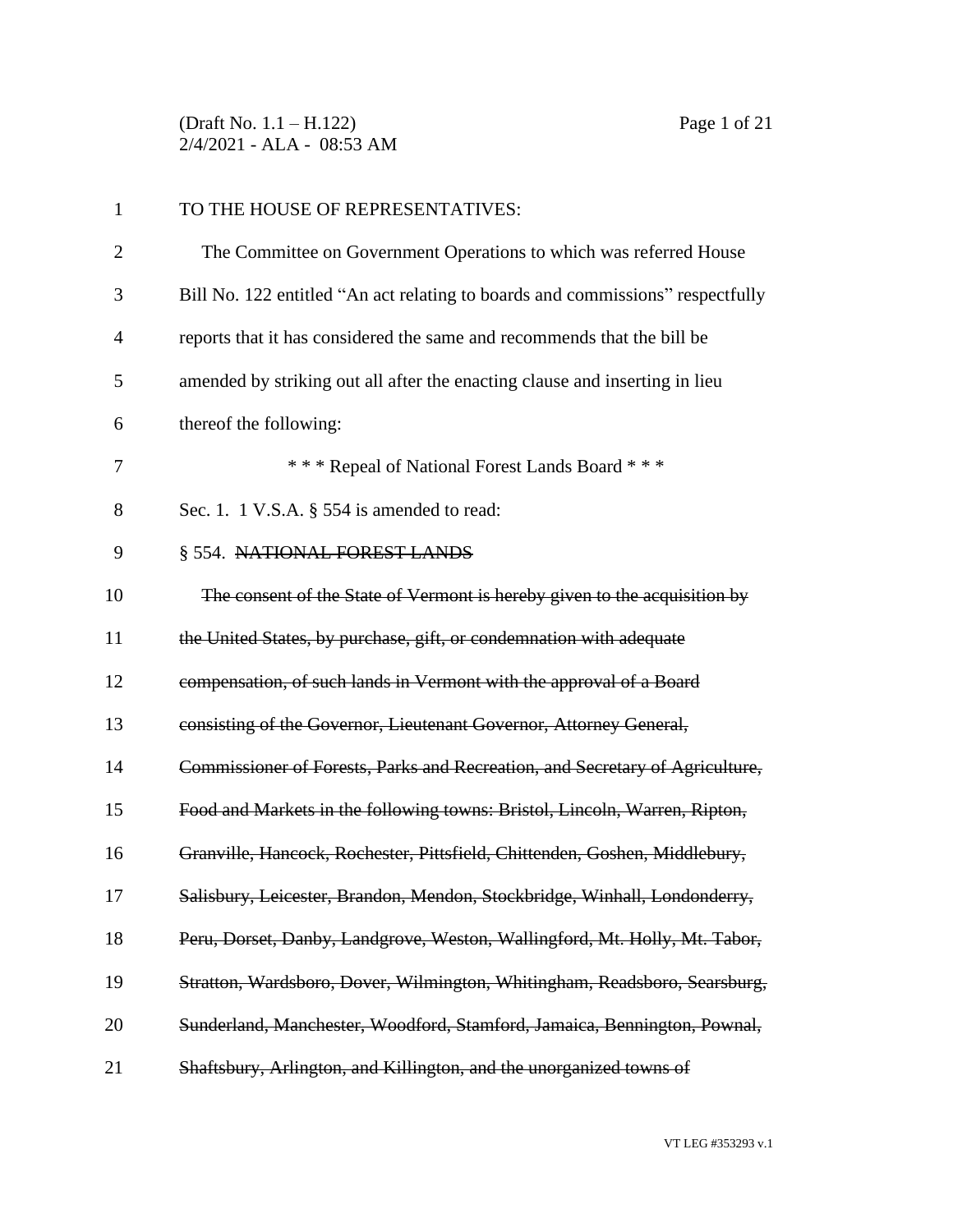(Draft No. 1.1 – H.122) Page 2 of 21 2/4/2021 - ALA - 08:53 AM

| $\mathbf{1}$   | Glastenbury and Somerset, which in the opinion of the federal government and       |
|----------------|------------------------------------------------------------------------------------|
| $\overline{2}$ | the State may be needed for the establishment, consolidation, and extension of     |
| 3              | national forests in the State. Land in the Town of Rupert and the Town of          |
| $\overline{4}$ | Sandgate may be considered by the Board for classification within boundaries       |
| 5              | of areas of the State in which the United States may acquire lands as National     |
| 6              | Forest lands, provided that the legislative body of the town has voted to allow    |
| 7              | such consideration after having been advised to do so by a majority of town        |
| 8              | residents voting in an advisory referendum on the question. Such Board shall       |
| 9              | act on a specific parcel only after it has the written approval of the legislative |
| 10             | body or selectboard members of the town or supervisors of an unorganized           |
| 11             | town or gore wherein such land, or a part thereof is located. [Repealed.]          |
| 12             | Sec. 2. 1 V.S.A. $\S$ 555 is amended to read:                                      |
| 13             | § 555. JURISDICTION OF UNITED STATES OVER NATIONAL                                 |
| 14             | <b>FORESTS</b>                                                                     |
| 15             | The United States shall have jurisdiction to make and enforce such laws,           |
| 16             | rules, and regulations as the United States shall deem necessary for the           |
| 17             | administration, protection, and management of such national forests in the         |
| 18             | State.                                                                             |
| 19             | Sec. 3. 1 V.S.A. $\S$ 556 is amended to read:                                      |
| 20             | § 556. JURISDICTION OF STATE OVER NATIONAL FORESTS                                 |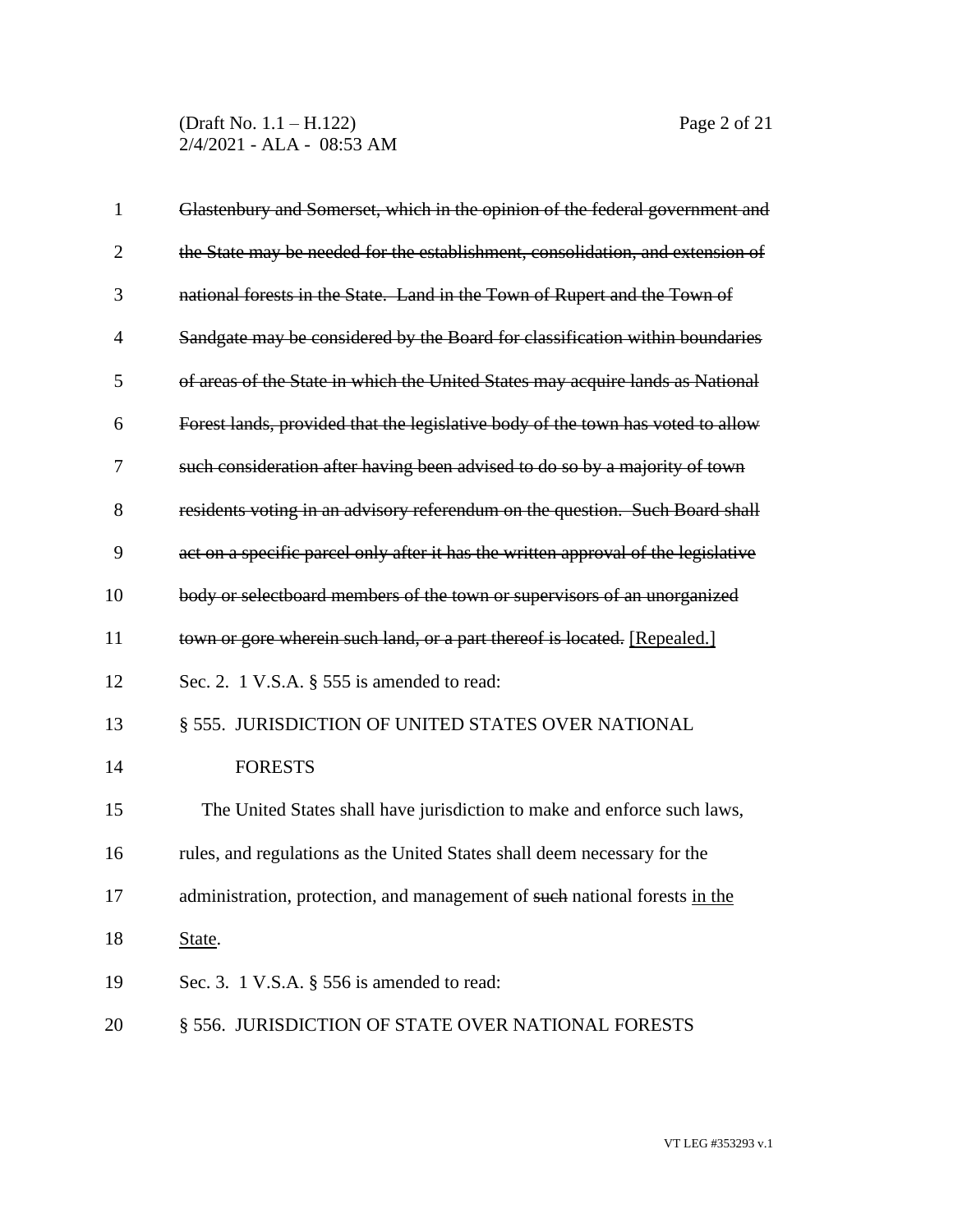### (Draft No. 1.1 – H.122) Page 3 of 21 2/4/2021 - ALA - 08:53 AM

| $\mathbf{1}$   | In all other respects, the jurisdiction over persons and property within such       |
|----------------|-------------------------------------------------------------------------------------|
| $\overline{2}$ | the territory of national forests in the State shall not be affected nor changed by |
| 3              | reason of such the acquisition of title to such lands by the United States.         |
| $\overline{4}$ | *** Amendments to Vermont Commission on Women ***                                   |
| 5              | Sec. 4. 3 V.S.A. chapter 70 is added to read:                                       |
| 6              | CHAPTER 70. COMMISSION ON WOMEN                                                     |
| 7              | Sec. 5. 3 V.S.A. § 22 is redesignated and amended to read:                          |
| 8              | § 22 5025. THE COMMISSION ON WOMEN                                                  |
| 9              | $(a)(1)$ The Commission on Women is created as the successor to the                 |
| 10             | Governor's Commission on Women established by Executive Order No. 20-               |
| 11             | 86. The Commission shall be organized and have the duties and                       |
| 12             | responsibilities as provided in this section.                                       |
| 13             | (2) The Commission shall be an independent agency of the government                 |
| 14             | of Vermont and shall not be subject to the control of any other department or       |
| 15             | agency.                                                                             |
| 16             | (3) Members of the Commission shall be drawn from throughout the                    |
| 17             | State and from diverse racial, ethnic, religious, age, sexual orientation, and      |
| 18             | socioeconomic backgrounds and shall have had experience working toward the          |
| 19             | improvement of the status of women in society.                                      |
| 20             | (b) The Commission shall consist of 16 members, appointed as follows:               |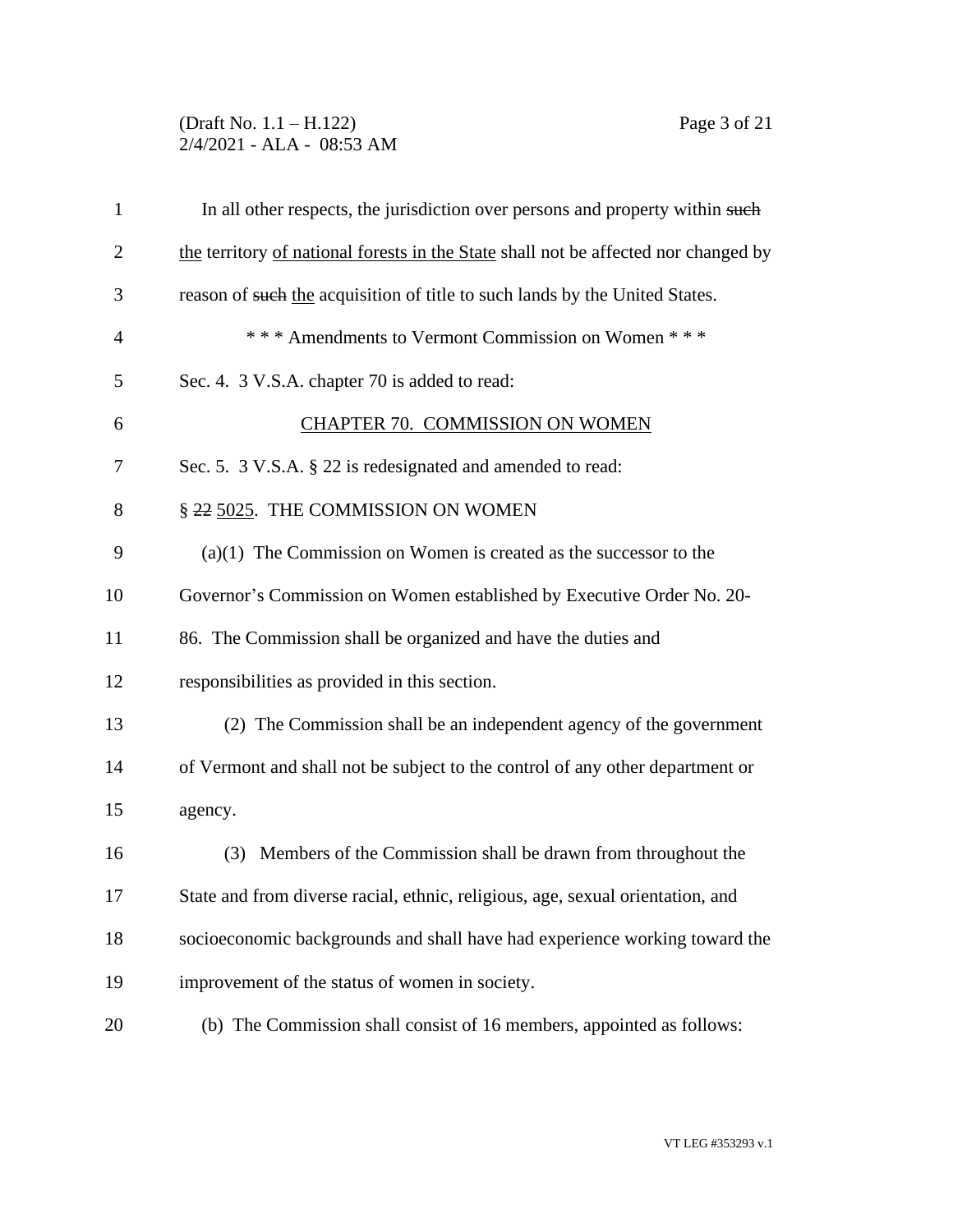# (Draft No. 1.1 – H.122) Page 4 of 21 2/4/2021 - ALA - 08:53 AM

| $\mathbf{1}$   | (1) Eight members shall be appointed by the Governor, not more than            |
|----------------|--------------------------------------------------------------------------------|
| $\overline{2}$ | four of whom shall be from one political party.                                |
| 3              | (2)(A) Eight members shall be appointed by the General Assembly, four          |
| $\overline{4}$ | by the Senate Committee on Committees, and four by the Speaker of the          |
| 5              | House.                                                                         |
| 6              | (B) Not Each chamber may appoint not more than two appointees                  |
| 7              | shall be members of the General Assembly legislators, and each appointing      |
| 8              | authority shall appoint not more than two members if a chamber appoints two    |
| 9              | legislators, they shall not be from the same political party.                  |
| 10             | $(c)(1)$ Not more than four legislators may serve on the Commission at one     |
| 11             | time.                                                                          |
| 12             | (2) The terms of members shall be four years. Appointments of                  |
| 13             | members to fill vacancies or expired terms shall be made by the authority that |
| 14             | made the initial appointment to the vacated or expired term.                   |
| 15             | $(d)(1)$ Members of the Commission shall elect biennially by majority vote     |
| 16             | the Chair of the Commission.                                                   |
| 17             | (2) Members of the Commission shall be entitled to receive per diem            |
| 18             | compensation and reimbursement of expenses as permitted under 32 V.S.A.        |
| 19             | § 1010, which shall be paid by the Commission.                                 |
|                |                                                                                |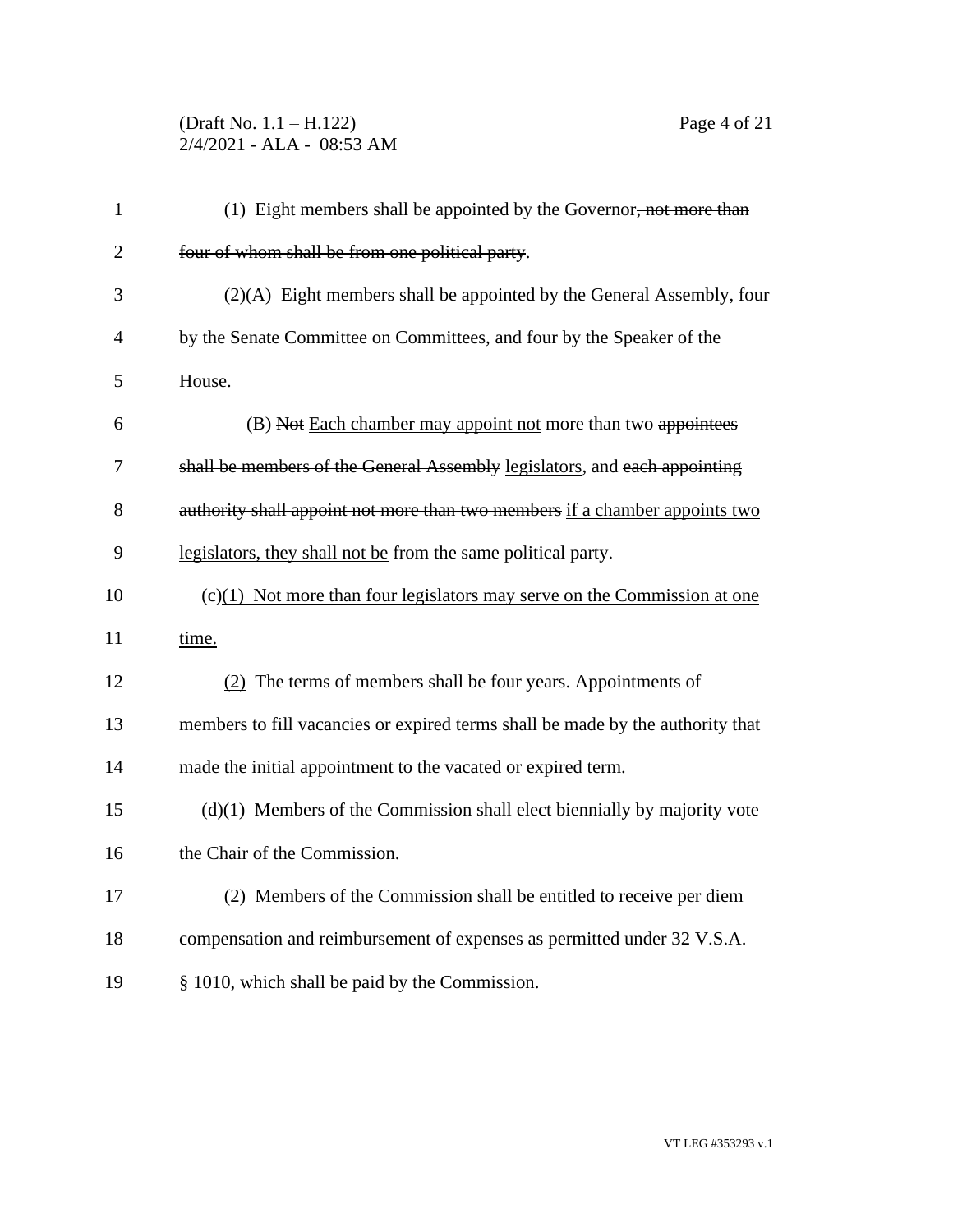# (Draft No. 1.1 – H.122) Page 5 of 21 2/4/2021 - ALA - 08:53 AM

| $\mathbf{1}$   | (e) Nine members shall constitute a quorum of the Commission. Once a          |
|----------------|-------------------------------------------------------------------------------|
| $\overline{2}$ | quorum has been established, the vote of a majority of the members present at |
| 3              | the time of the vote shall be an act of the Commission.                       |
| $\overline{4}$ | (f) The Commission may appoint members to an advisory council to              |
| 5              | provide information on the concerns of Vermont women and assist the           |
| 6              | Commission in the fulfillment of its responsibilities. The Commission may     |
| 7              | establish ad hoc committees or task forces to study and make recommendations  |
| 8              | to the Commission. The chair of such committees or task forces shall be       |
| 9              | appointed by the Chair of the Commission. The tenure of such committees or    |
| 10             | task forces shall be determined by the nature of the study and the project    |
| 11             | undertaken.                                                                   |
| 12             | (g) The Commission shall conduct studies of matters concerning women,         |
| 13             | and in furtherance of that responsibility may:                                |
| 14             | (1) review Vermont statutes with regard to sex discrimination and other       |
| 15             | matters affecting the status of women;                                        |
| 16             | (2) educate and inform business, education, State and local                   |
| 17             | governments, and the general public about the nature and scope of sex         |
| 18             | discrimination and other matters affecting the status of women in Vermont;    |
| 19             | (3) serve as a liaison and clearinghouse between government, private          |
| 20             | interest groups, and the general public concerned with services for women,    |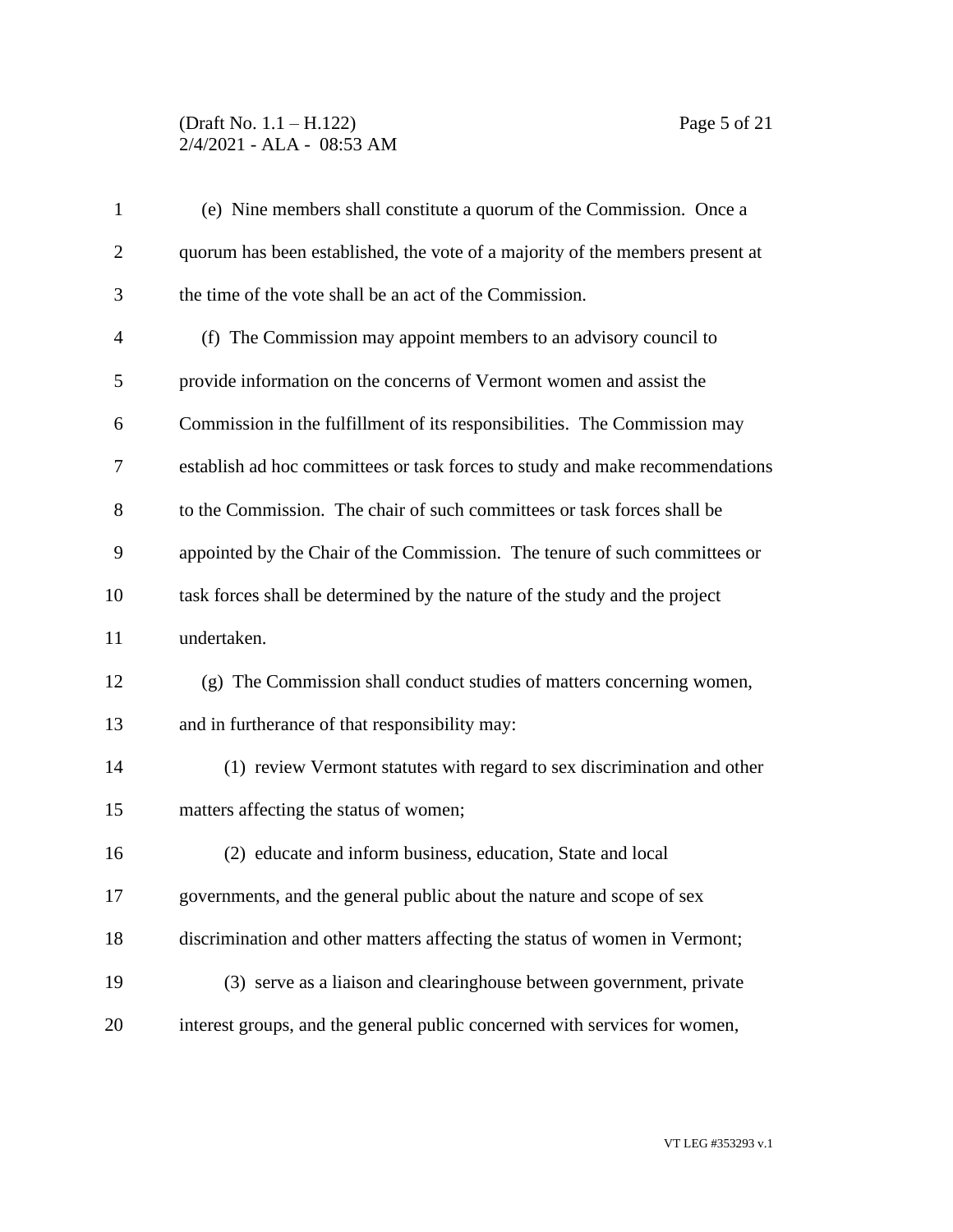# (Draft No. 1.1 – H.122) Page 6 of 21 2/4/2021 - ALA - 08:53 AM

| $\mathbf{1}$   | and, in this regard, may publish a periodic newsletter to provide information to |
|----------------|----------------------------------------------------------------------------------|
| $\overline{2}$ | these constituencies;                                                            |
| 3              | (4) promote consideration of qualified women for all levels of                   |
| $\overline{4}$ | government positions.                                                            |
| 5              | (h) The powers of the Commission shall include the following:                    |
| 6              | (1) to conduct research and study of issues affecting the status of women        |
| 7              | in Vermont;                                                                      |
| 8              | (2) to advise and consult with the Executive and Legislative branches of         |
| 9              | State government on policies affecting the status of women in Vermont;           |
| 10             | (3) to maintain an office and hire employees as necessary to carry out its       |
| 11             | duties;                                                                          |
| 12             | (4) to acquire on a contractual or other basis such necessary legal,             |
| 13             | technical, or research expertise and support services as it may require for the  |
| 14             | discharge of its duties;                                                         |
| 15             | (5) to publish periodic reports documenting the legal, economic, social,         |
| 16             | and political status, and other concerns of women in Vermont;                    |
| 17             | (6) to utilize such voluntary and uncompensated services of private              |
| 18             | individuals, agencies, and organizations as may, from time to time, be offered   |
| 19             | and needed;                                                                      |
| 20             | (7) to accept and solicit funds, including any gifts, donations, grants, or      |
| 21             | bequests or any federal funds, for any Commission-related purposes.              |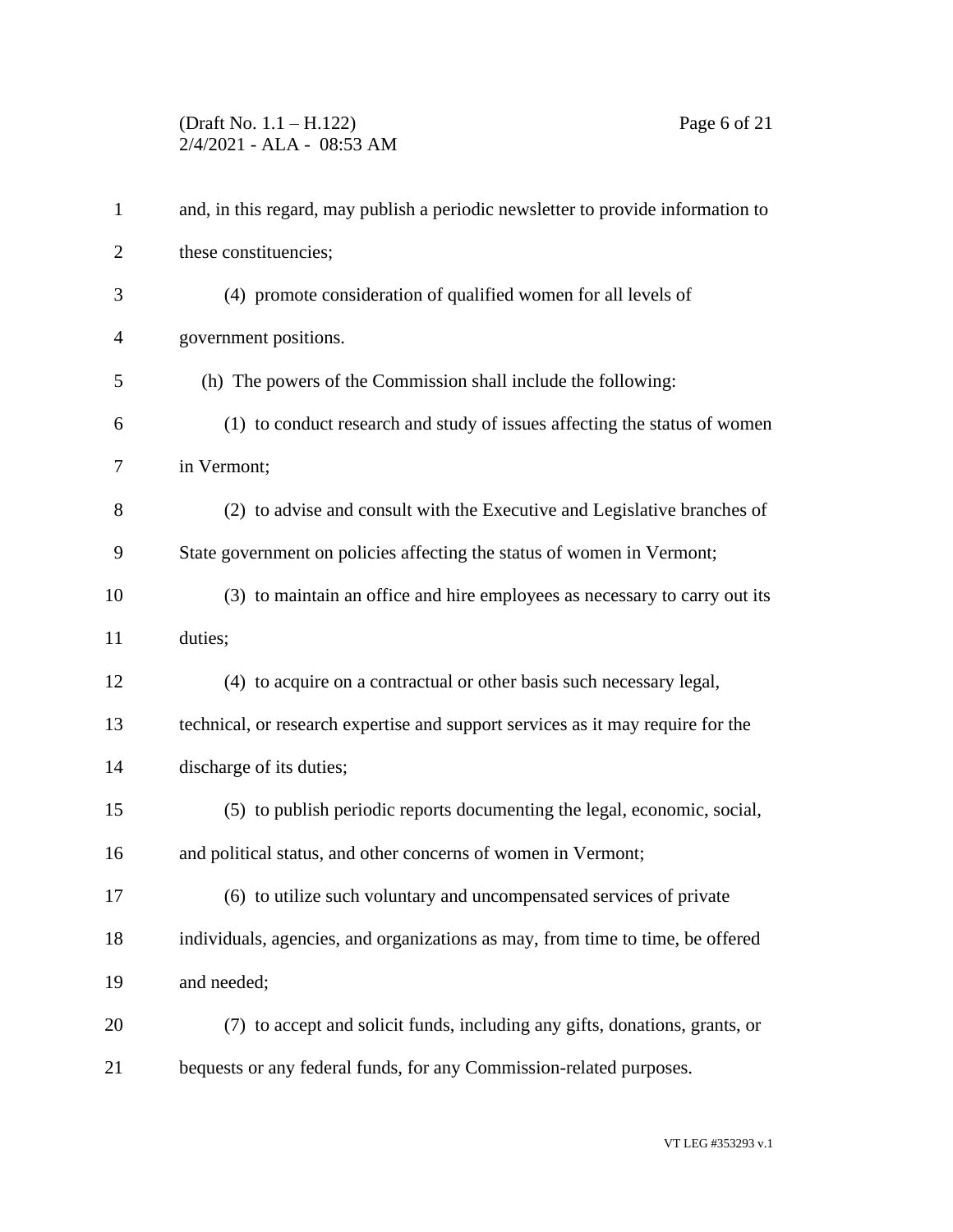(Draft No. 1.1 – H.122) Page 7 of 21 2/4/2021 - ALA - 08:53 AM

| $\mathbf{1}$   | $(i)(1)$ No part of any funds appropriated to the Commission by the General     |
|----------------|---------------------------------------------------------------------------------|
| $\overline{2}$ | Assembly shall, in the absence of express authorization by the General          |
| 3              | Assembly, be used directly or indirectly for legislative or administrative      |
| 4              | advocacy. The Commission shall review and amend as necessary all existing       |
| 5              | contracts and grants to ensure compliance with this subsection.                 |
| 6              | (2) As used in this subsection, legislative or administrative advocacy          |
| 7              | means employment of a lobbyist as defined in 2 V.S.A. chapter 11, or            |
| 8              | employment, establishment, or maintenance of a lobbyist position whose          |
| 9              | primary function is to influence legislators or State officials with respect to |
| 10             | pending legislation or rules. [Repealed.]                                       |
| 11             | Sec. 6. REDESIGNATION AND CODIFICATION OF COMMISSION ON                         |
| 12             | <b>WOMEN: CONFORMING REVISIONS</b>                                              |
| 13             | (a) 3 V.S.A. § 5025 (Commission on Women), as redesignated and                  |
| 14             | amended in this act, shall be codified in 3 V.S.A. chapter 70 (Commission on    |
| 15             | Women), as added by this act.                                                   |
| 16             | (b) The Office of Legislative Counsel is directed to revise accordingly in      |
| 17             | the Vermont Statutes Annotated any cross-references to the Commission on        |
| 18             | Women as redesignated and codified in this act.                                 |
| 19             | *** Repeal of Toxics Technical Advisory Board ***                               |
| 20             | Sec. 7. 3 V.S.A. § 2873 is amended to read:                                     |
| 21             | § 2873. DEPARTMENT OF ENVIRONMENTAL CONSERVATION                                |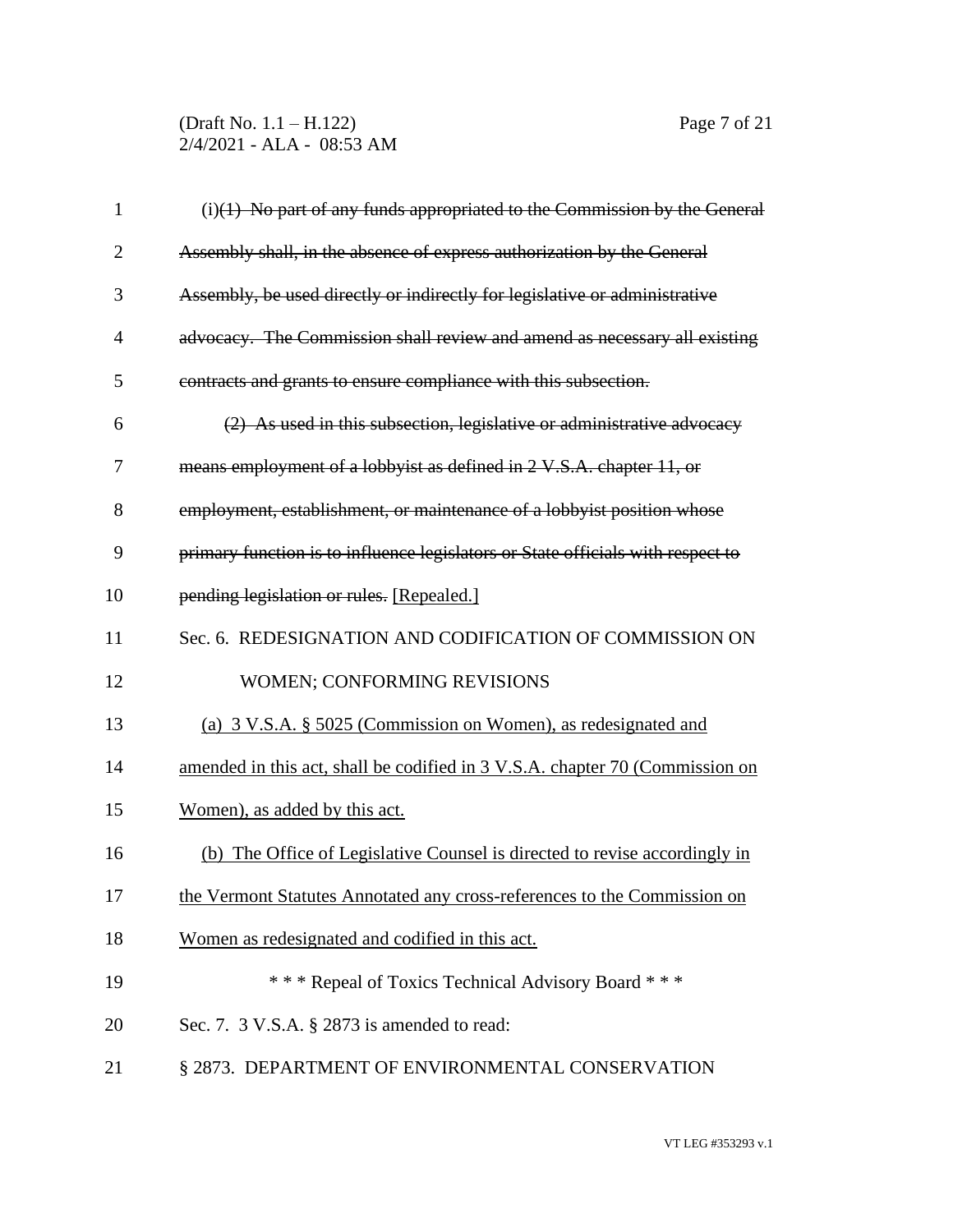## (Draft No. 1.1 – H.122) Page 8 of 21 2/4/2021 - ALA - 08:53 AM

| $\mathbf{1}$   | (a) The Department of Environmental Conservation is created within the           |
|----------------|----------------------------------------------------------------------------------|
| $\overline{c}$ | Agency of Natural Resources. The Department is the successor to and              |
| 3              | continuation of the Department of Water Resources and Environmental              |
| 4              | Engineering, and shall administer the Water Resources Programs contained in      |
| 5              | Title 10; air pollution control and abatement as provided in 10 V.S.A.           |
| 6              | chapter 23; and waste disposal as provided in 10 V.S.A. chapter 159.             |
| 7              | (b) The Department may perform design and construction supervision               |
| 8              | services for major maintenance and capital construction projects for the         |
| 9              | Agency and all of its components.                                                |
| 10             | (c) [Repealed.]                                                                  |
| 11             | (d) Nothing in this section shall prevent the Commissioner of Labor from         |
| 12             | exercising his or her authority to regulate public buildings.                    |
| 13             | (e) There is created within the Department of Environmental Conservation         |
| 14             | a Division of Pollution Prevention, which shall carry out nonregulatory          |
| 15             | functions of the Department under 10 V.S.A. chapter 159, subchapter 2, in        |
| 16             | providing technical assistance and coordinating State efforts to bring about a   |
| 17             | decrease, within the State, in the use of toxics and the generation of hazardous |
| 18             | wastes. The Office shall:                                                        |
| 19             | (1) review toxics use reduction and hazardous waste reduction plans              |
| 20             | submitted by generators of hazardous wastes and by large users of toxic          |
| 21             | materials, as defined in 10 V.S.A. chapter 159, subchapter 2;                    |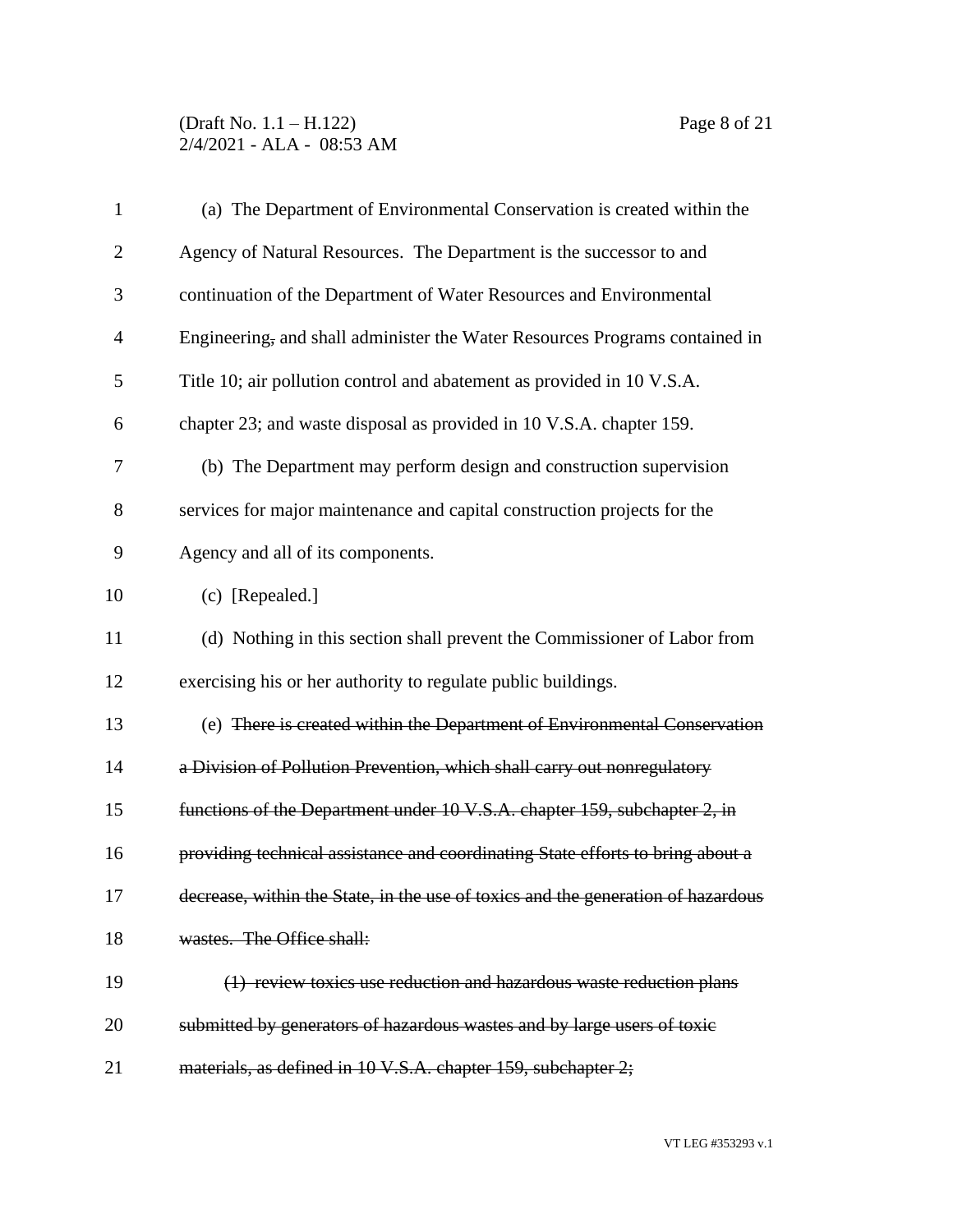## (Draft No. 1.1 – H.122) Page 9 of 21 2/4/2021 - ALA - 08:53 AM

| 1              | (2) provide technical assistance to industry in its plan development, plan    |
|----------------|-------------------------------------------------------------------------------|
| $\overline{2}$ | revisions, and plan improvement under 10 V.S.A. chapter 159, subchapter 2;    |
| 3              | (3) provide, direct, and manage on site technical assistance under that       |
| 4              | ehapter;                                                                      |
| 5              | (4) provide staff support to the Toxics Technical Advisory Board, and         |
| 6              | implement authorized and recommended programs;                                |
| 7              | (5) sponsor, in conjunction with the Toxics Technical Advisory Board,         |
| 8              | industry-specific conferences, workshops, and seminars on toxics use          |
| 9              | reduction and hazardous waste reduction, in order to enhance information      |
| 10             | exchange and technology transfer;                                             |
| 11             | (6) develop and maintain a technical library and information                  |
| 12             | clearinghouse, and promote information dissemination to businesses that       |
| 13             | generate hazardous wastes or use toxic substances;                            |
| 14             | (7) develop and distribute a newsletter and other information materials       |
| 15             | for business and industry, to assist in planning for toxics use reduction and |
| 16             | reduction in the generation of hazardous waste;                               |
| 17             | (8) maintain data and information systems on toxics use and hazardous         |
| 18             | waste reduction as specified in 10 V.S.A. chapter 159, subchapter 2, and use  |
| 19             | these systems to develop methods to measure the success of programs to        |
| 20             | reduce toxics use and the generation of hazardous waste;                      |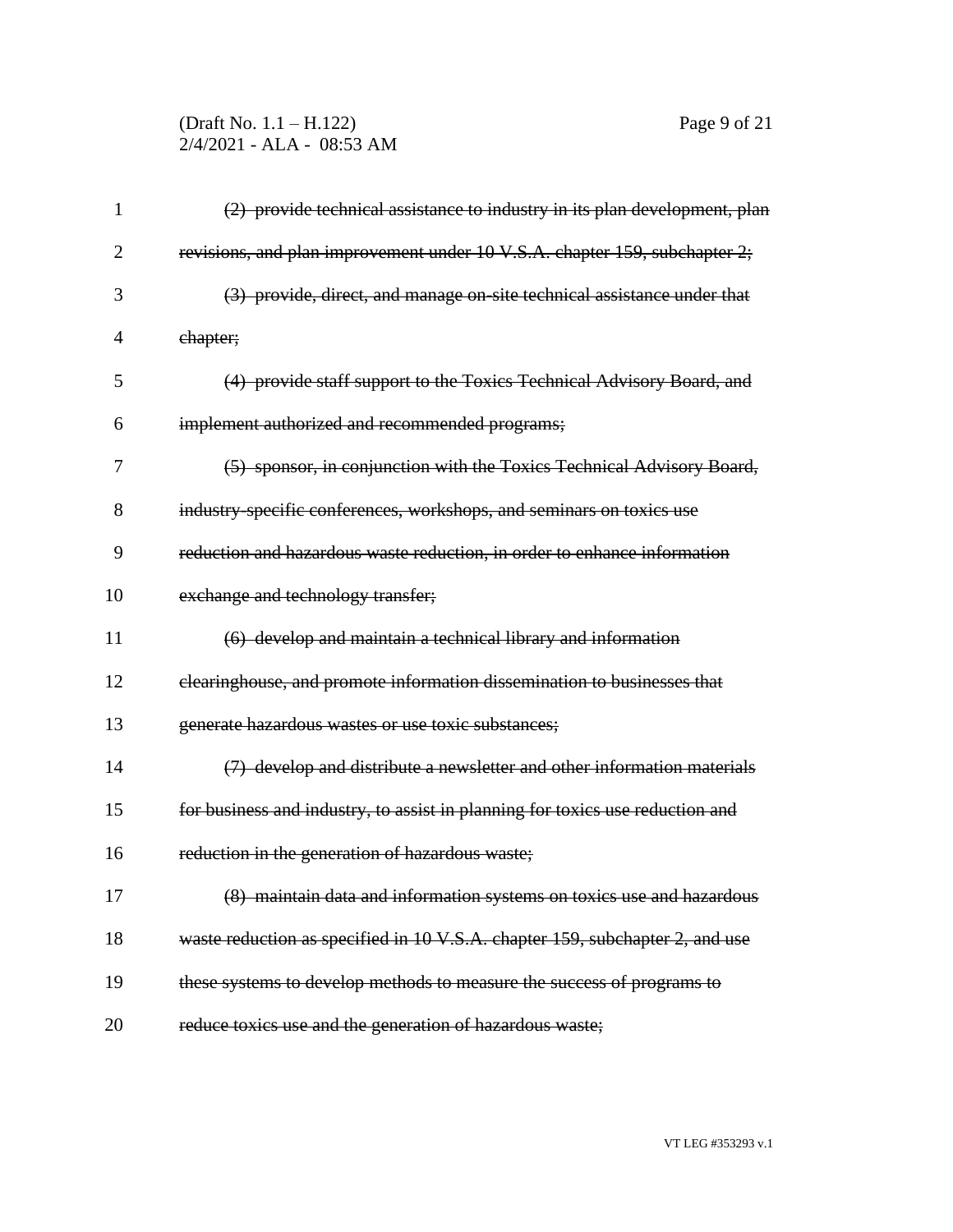(Draft No. 1.1 – H.122) Page 10 of 21 2/4/2021 - ALA - 08:53 AM

| $\mathbf{1}$ | (9) coordinate ongoing technical assistance on these matters, within the       |
|--------------|--------------------------------------------------------------------------------|
| 2            | Agency and throughout State government;                                        |
| 3            | (10) work with other State agencies to evaluate, develop, and promote          |
| 4            | pollution prevention strategies;                                               |
| 5            | (11) work with other State agencies to improve data and reporting              |
| 6            | systems with respect to toxics releases;                                       |
| 7            | (12) work with other State agencies to develop pilot programs that             |
| 8            | encourage toxics use reduction, multimedia source reduction, and reductions in |
| 9            | the generation of hazardous waste;                                             |
| 10           | (13) review and comment on environmental regulatory programs and               |
| 11           | proposed rules, to assure that these programs provide incentives, rather than  |
| 12           | disincentives, to pollution prevention. [Repealed.]                            |
| 13           | (f) There is created the Toxics Technical Advisory Board, which is             |
| 14           | attached to the Division of Pollution Prevention.                              |
| 15           | (1) The Board shall consist of at least five members appointed by the          |
| 16           | Governor, representing the various geographic areas of the State and with      |
| 17           | expertise in professional disciplines such as occupational health and safety,  |
| 18           | industrial hygiene, engineering, chemistry, manufacturing, business, ecology,  |
| 19           | and environmental protection. Members shall be selected from business and      |
| 20           | industry groups that are to be served by technical assistance.                 |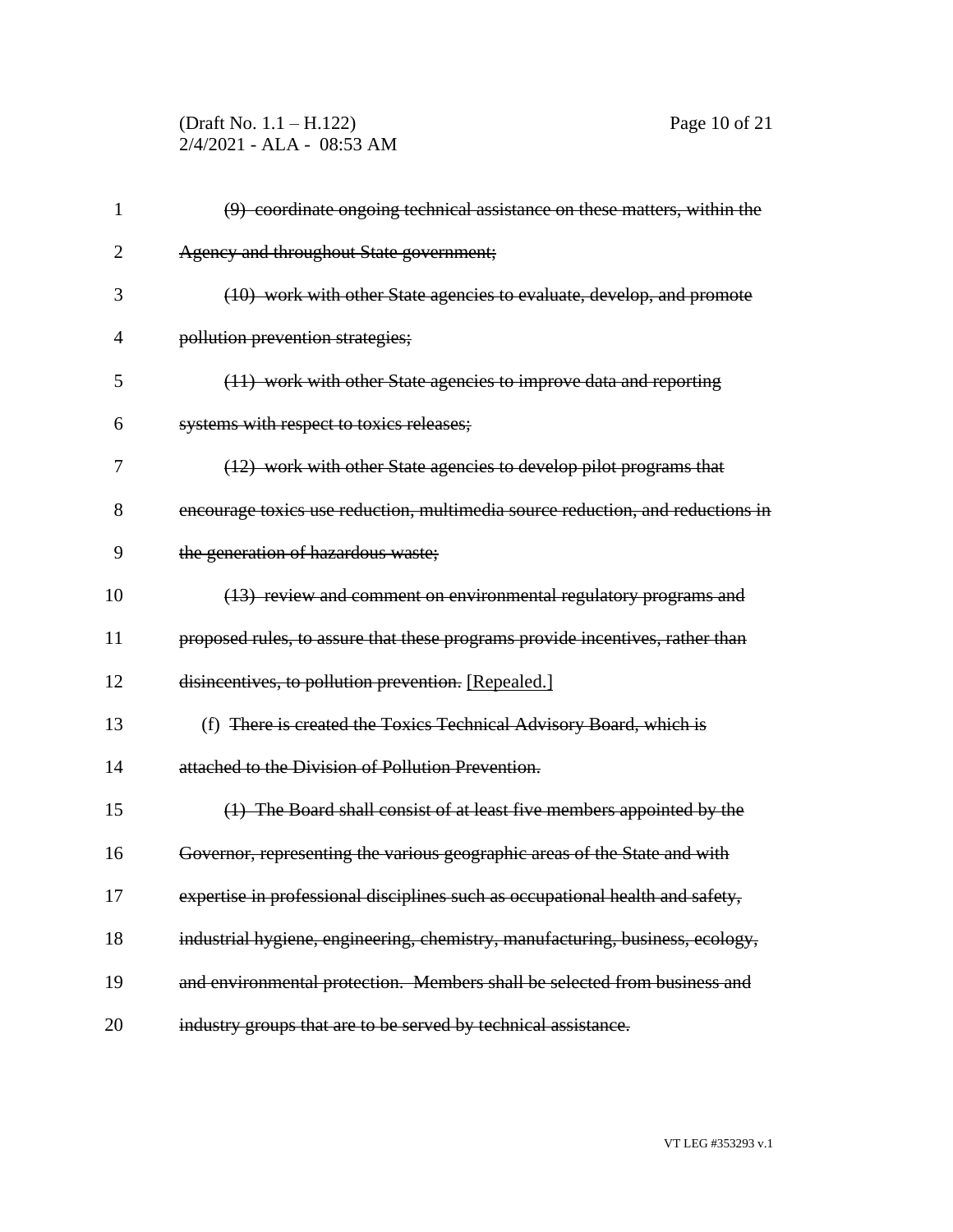## (Draft No. 1.1 – H.122) Page 11 of 21 2/4/2021 - ALA - 08:53 AM

| $\mathbf{1}$   | (2) The Board shall advise the Office of Pollution Prevention on the           |
|----------------|--------------------------------------------------------------------------------|
| $\overline{2}$ | ereation and administration of a Technical Assistance Program designed to      |
| 3              | provide guidance, advice, and technical assistance to generators of hazardous  |
| $\overline{4}$ | waste and users of toxics.                                                     |
| 5              | (3) The Board shall serve as liaison with industry, business, trade            |
| 6              | associations, and educational institutions, and shall assemble volunteer teams |
| 7              | to perform on-site technical assistance and other forms of assistance to       |
| 8              | complement programs of the office of pollution prevention.                     |
| 9              | (4) The Board shall establish and administer an award program for              |
| 10             | excellence in toxics use reduction and the reduction in the generation of      |
| 11             | hazardous waste. [Repealed.]                                                   |
| 12             | (g) There is created within the Department of Environmental Conservation       |
| 13             | the Small Business Technical and Environmental Compliance Assistance           |
| 14             | Program. This Program shall include each element specified in section $507(a)$ |
| 15             | of the federal Clean Air Act (42 U.S.C. § 7401 et seq.) and shall also be      |
| 16             | authorized to assist small businesses in similar fashion with regard to their  |
| 17             | obligations under all other environmental legislation administered by the      |
| 18             | Department.                                                                    |
| 19             | (h) [Repealed.]                                                                |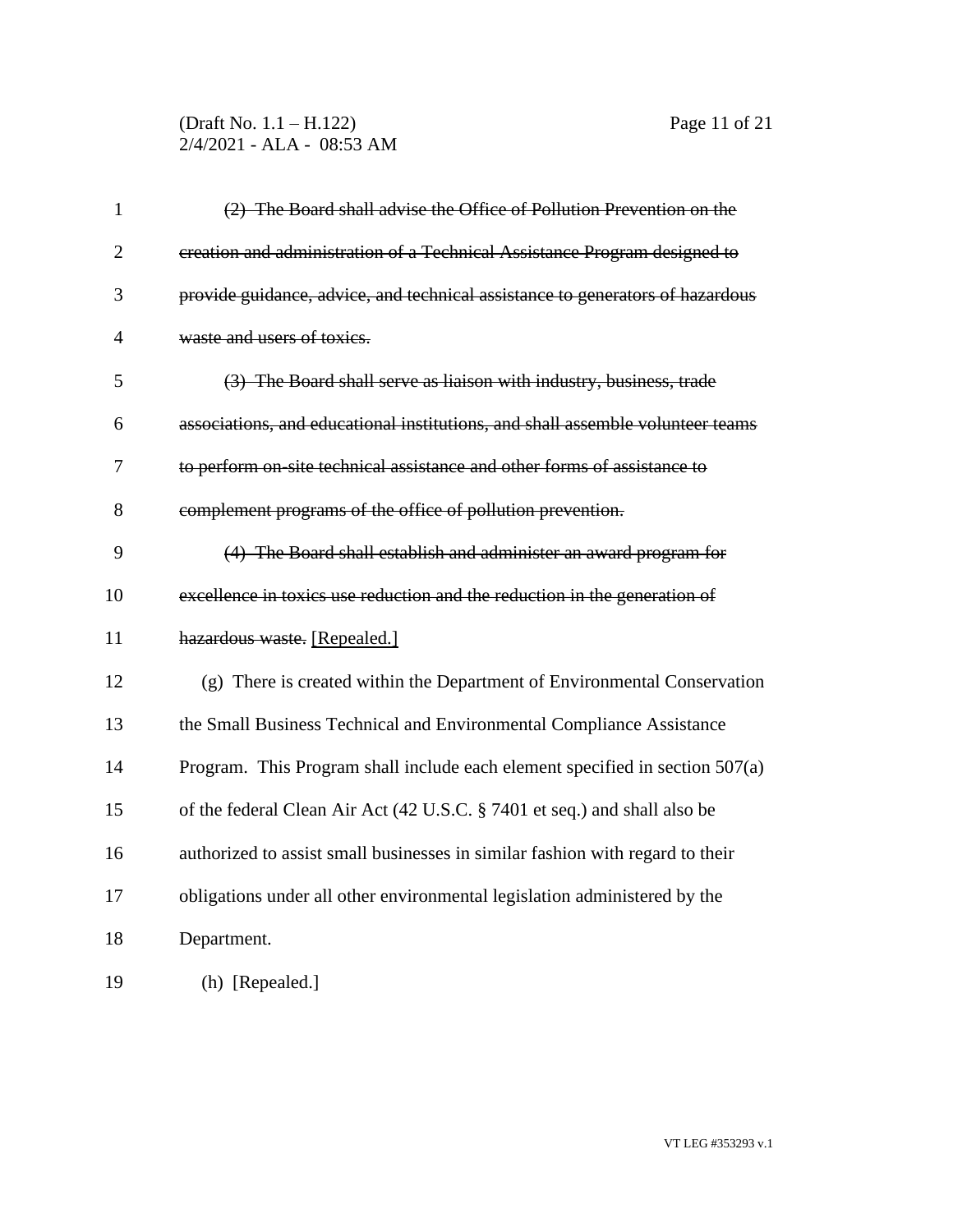(Draft No. 1.1 – H.122) Page 12 of 21 2/4/2021 - ALA - 08:53 AM

| $\mathbf{1}$   | *** Repeal of Champion Land Transaction Citizen Advisory Council ***            |
|----------------|---------------------------------------------------------------------------------|
| 2              | Sec. 8. 10 V.S.A. chapter 156 is amended to read:                               |
| 3              | CHAPTER 156. CHAMPION LAND TRANSACTION CITIZEN                                  |
| $\overline{4}$ | <b>ADVISORY COUNCIL [Repealed.]</b>                                             |
| 5              | § 6407. COUNCIL CREATED                                                         |
| 6              | A Citizen Advisory Council is created to assist in implementing the             |
| 7              | provisions of the Champion land transaction in the northeastern region of       |
| 8              | Vermont authorized by the 1999 session of the General Assembly. [Repealed.]     |
| 9              | § 6408. FUNCTIONS                                                               |
| 10             | (a) The Council shall function as a forum to hear and attempt to resolve        |
| 11             | concerns involving the so-called Champion lands that are brought to the         |
| 12             | attention of the Council regarding ongoing use and management of State lands,   |
| 13             | collaboration with the U.S. Fish and Wildlife Service, and public access to the |
| 14             | public and privately held lands. With respect to the public lands and the role  |
| 15             | of the Agency of Natural Resources, these matters may include public access,    |
| 16             | the recreation access plan, snowmobiling, motorized, mechanical and             |
| 17             | equestrian access, private roads, temporary restrictions, federal ownership,    |
| 18             | timber harvesting, land conservation, water classification, economic            |
| 19             | development, and camp leases. The Council has no authority to discuss or        |
| 20             | comment on interests obtained by a private owner who purchases a portion of     |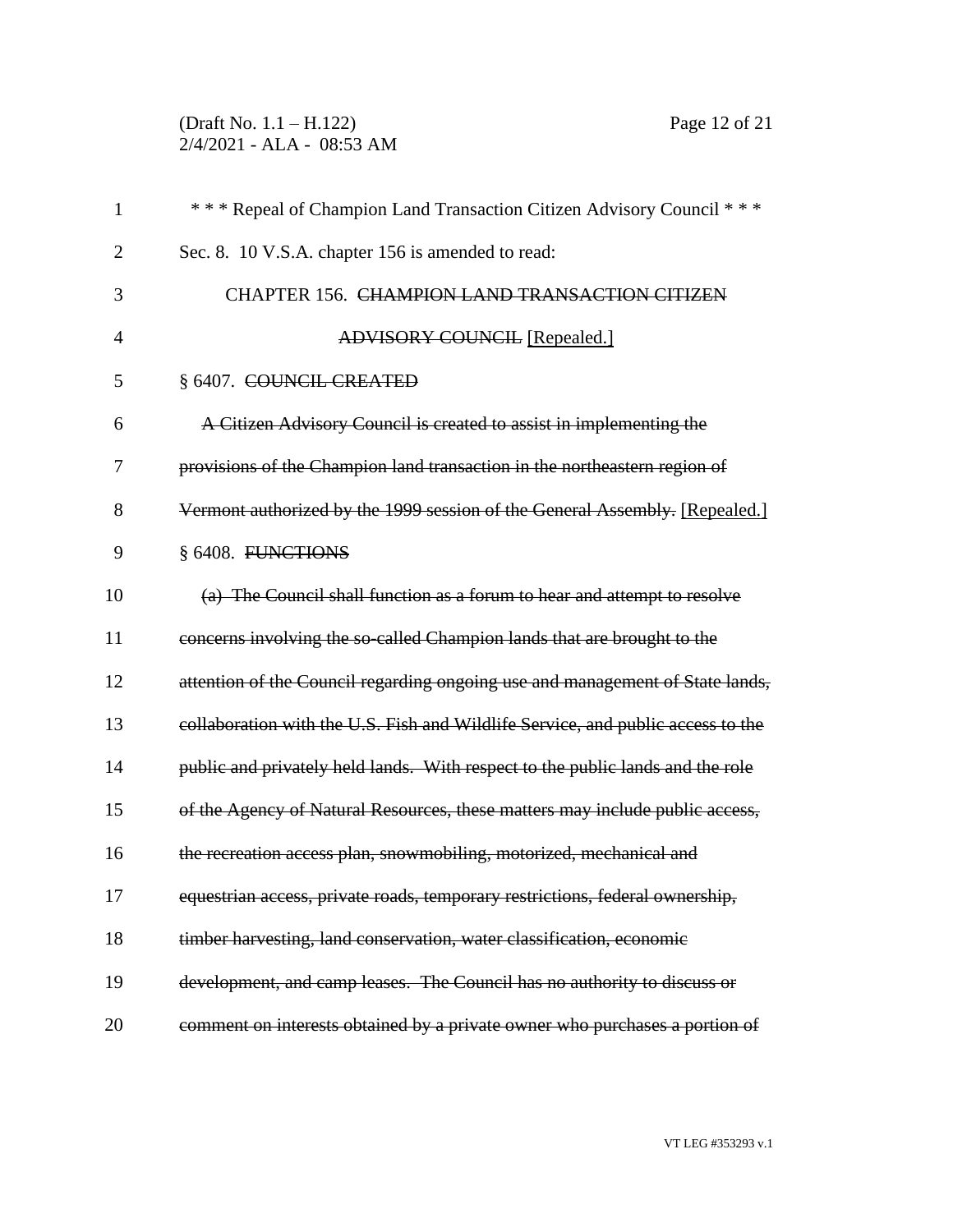| $\mathbf{1}$   | the property, including timber harvesting and forest management interests        |
|----------------|----------------------------------------------------------------------------------|
| $\overline{2}$ | obtained.                                                                        |
| 3              | (b) The Council shall also function as a source of information to persons        |
| 4              | interested in learning about the transaction including its legal conditions, or  |
| 5              | about the ongoing use and management of the land. [Repealed.]                    |
| 6              | § 6409. MEMBERS; ORGANIZATION                                                    |
| 7              | (a) The Council shall consist of 11 voting members appointed by the              |
| 8              | Governor as follows:                                                             |
| 9              | (1) six persons residing in the northeastern region of the State, made up        |
| 10             | of one representative each of the logging industry, another private business     |
| 11             | interest in Essex County, a local hunting and fishing group, the Vermont         |
| 12             | Association of Snow Travelers, camp leaseholders of former Champion land,        |
| 13             | and an elected official of municipal government in Essex County, each with a     |
| 14             | three-year term except that initial terms shall be staggered, to be appointed by |
| 15             | the Governor from a list of three nominees for each position submitted jointly   |
| 16             | by the members of the State legislative delegation of Essex County;              |
| 17             | (2) one person representing the new private ownership of a portion of            |
| 18             | the former Champion land;                                                        |
| 19             | (3) the Secretary of the Vermont Agency of Natural Resources or his or           |
| 20             | her designee from within the Agency;                                             |
| 21             | (4) one person representing the U.S. Fish and Wildlife Service;                  |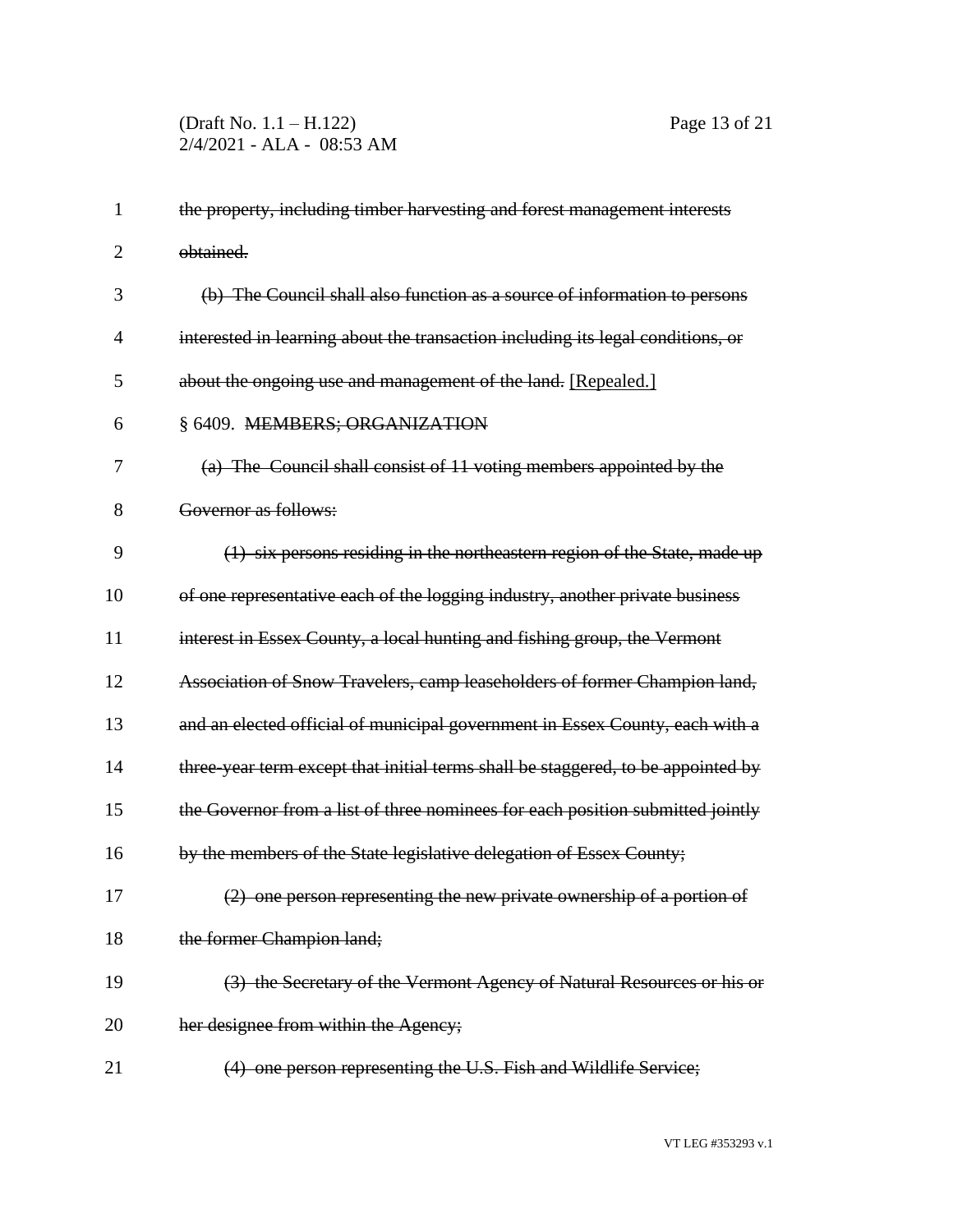(Draft No. 1.1 – H.122) Page 14 of 21 2/4/2021 - ALA - 08:53 AM

| $\mathbf{1}$   | (5) one person representing the Vermont Sportsmen Federation; and              |
|----------------|--------------------------------------------------------------------------------|
| $\overline{2}$ | (6) one person representing a Natural Resources Conservation Group.            |
| 3              | (b) The representative of municipal government from Essex County shall         |
| 4              | serve as Chair of the Council and shall convene the first meeting of the       |
| 5              | Council. Subsequent meetings will be held at the call of the Chair or as       |
| 6              | scheduled by majority vote of the Council.                                     |
| 7              | (e) The Chair of the Council shall arrange for Council meetings to be held     |
| 8              | at a municipal office or another location in Essex County. If requested by the |
| 9              | Council, the Secretary of Natural Resources shall provide administrative and   |
| 10             | staff support to the Council. [Repealed.]                                      |
| 11             | *** Repeal of Working Group on Conservation Easements ***                      |
| 12             | Sec. 9. REPEAL OF WORKING GROUP ON CONSERVATION                                |
| 13             | <b>EASEMENTS</b>                                                               |
| 14             | 2012 Acts and Resolves No. 118, Sec. 9 (Working Group on Conservation          |
| 15             | Easements) is repealed.                                                        |
| 16             | *** Repeal and Transfer of Duties of Prekindergarten-16 Council ***            |
| 17             | Sec. 10. 16 V.S.A. § 2905 is amended to read:                                  |
| 18             | § 2905. PREKINDERGARTEN-16 COUNCIL                                             |
| 19             | (a) A Prekindergarten 16 Council (the Council) is created to help              |
| 20             | coordinate and better align the efforts of the prekindergarten-12 educational  |
| 21             | system with the higher education community in order to increase:               |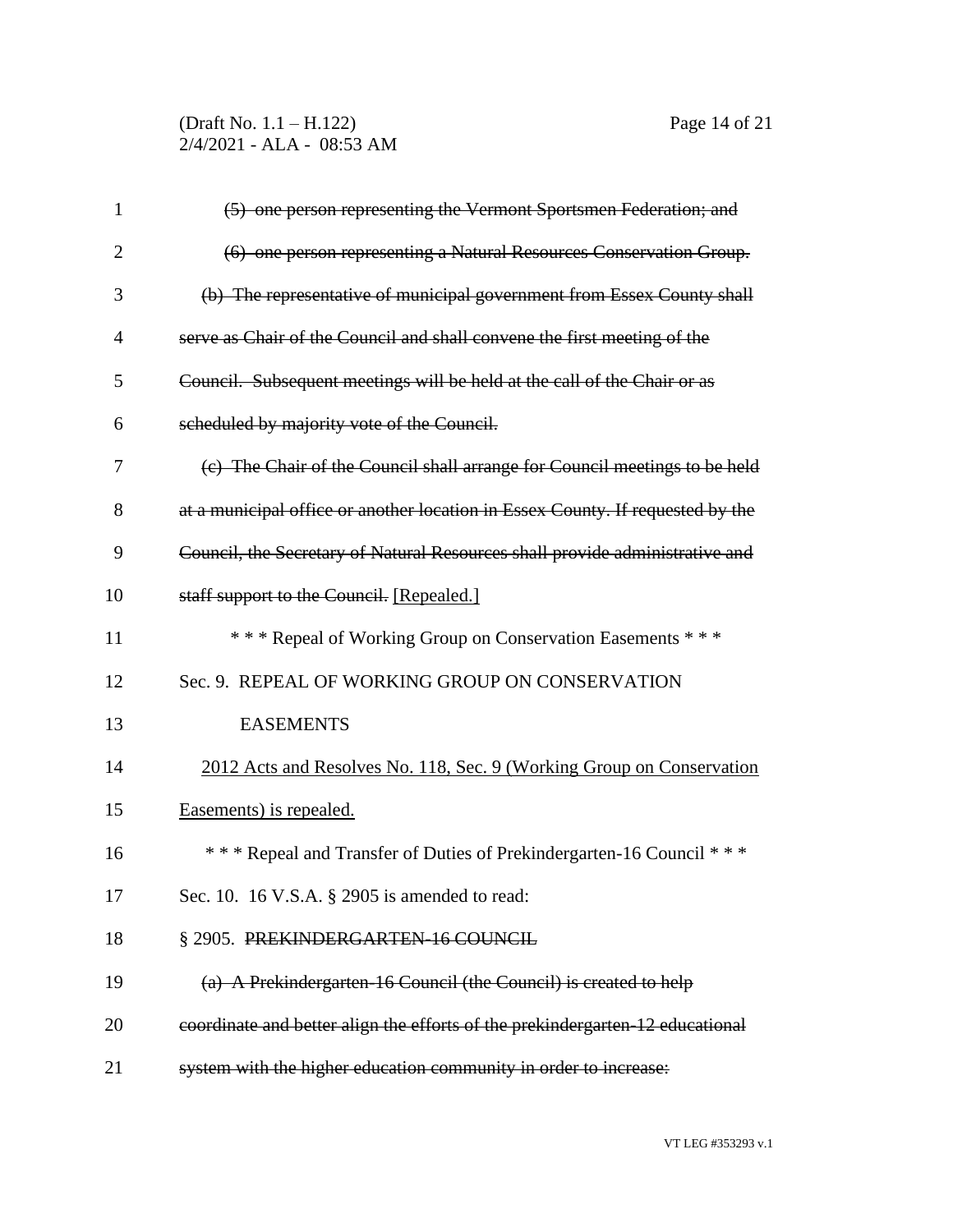| (Draft No. $1.1 - H.122$ ) |                           |
|----------------------------|---------------------------|
|                            | 2/4/2021 - ALA - 08:53 AM |

(1) postsecondary aspirations;

| سمثلهم وبالمصادع والمثولية والمستحدث وسمال |  |  |  |
|--------------------------------------------|--|--|--|

Page 15 of 21

| $\overline{2}$ | (2) the enrollment of Vermont high school graduates in higher education   |
|----------------|---------------------------------------------------------------------------|
| 3              | programs;                                                                 |
| 4              | (3) the postsecondary degree completion rates of Vermonters; and          |
| 5              | (4) public awareness of the economic, intellectual, and societal benefits |
| 6              | of higher education.                                                      |
| 7              | (b) The Council shall be composed of:                                     |
| 8              | (1) the Secretary of Education or designee;                               |
| 9              | (2) the Commissioner of Labor or designee;                                |
| 10             | (3) the President of the University of Vermont or designee;               |
| 11             | (4) the Chancellor of the Vermont State Colleges or designee;             |
| 12             | (5) the President of the Vermont Student Assistance Corporation or        |
| 13             | designee;                                                                 |
| 14             | (6) the President of the Association of Vermont Independent Colleges or   |
| 15             | designee;                                                                 |
| 16             | (7) a principal of a secondary school selected by the Vermont             |
| 17             | Principals' Association;                                                  |
| 18             | (8) a superintendent selected by the Vermont Superintendents              |
| 19             | Association;                                                              |
| 20             | (9) a teacher selected by the Vermont-National Education Association;     |
| 21             | (10) a member of the Building Bright Futures Council or designee;         |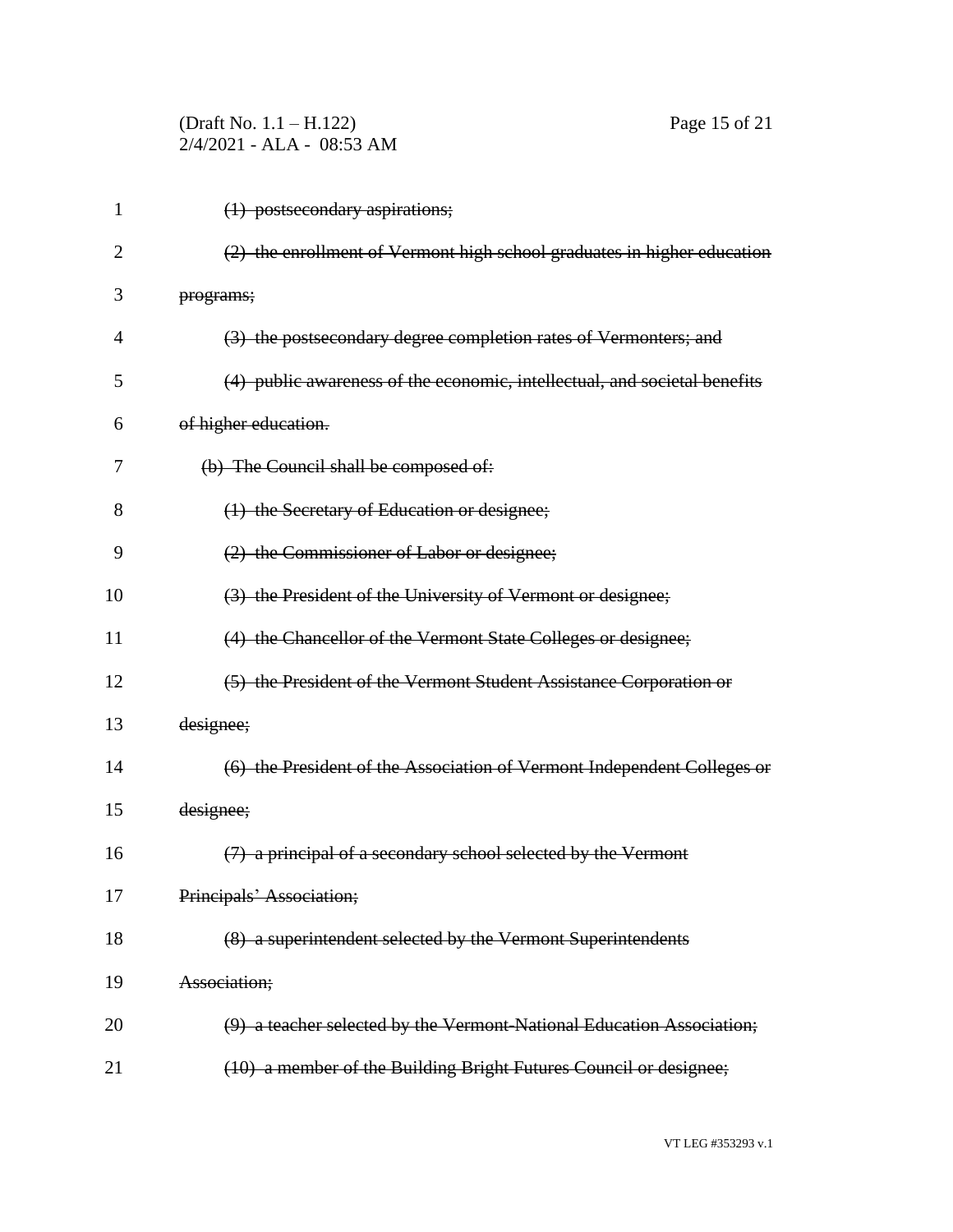(Draft No. 1.1 – H.122) Page 16 of 21 2/4/2021 - ALA - 08:53 AM

| $\mathbf{1}$   | (11) a career technical education director selected by the Vermont             |
|----------------|--------------------------------------------------------------------------------|
| $\overline{2}$ | <b>Association of Career and Technical Center Directors;</b>                   |
| 3              | (12) a representative from the business and industry community selected        |
| $\overline{4}$ | by the Vermont Business Roundtable;                                            |
| 5              | (13) an advocate for low-income children selected by Voices for                |
| 6              | Vermont's Children;                                                            |
| 7              | (14) a member of the House of Representatives, who shall be selected           |
| 8              | by the Speaker and shall serve until the beginning of the biennium immediately |
| 9              | after the one in which the member is appointed;                                |
| 10             | (15) a member of the Senate, who shall be selected by the Committee on         |
| 11             | Committees and shall serve until the beginning of the biennium immediately     |
| 12             | after the one in which the member is appointed;                                |
| 13             | (16) a member of the faculty of the Vermont State Colleges, the                |
| 14             | University of Vermont, or a Vermont independent college selected by United     |
| 15             | Professions AFT Vermont, Inc.; and                                             |
| 16             | (17) a representative of after-school, summer, and expanded learning           |
| 17             | programs selected by the Vermont Center for Afterschool Excellence.            |
| 18             | (c) The Council shall develop and regularly update a statewide plan to         |
| 19             | increase aspirations for and the successful completion of postsecondary        |
| 20             | education among students of all ages and otherwise advance the purposes for    |
| 21             | which the council is created, which shall include strategies to:               |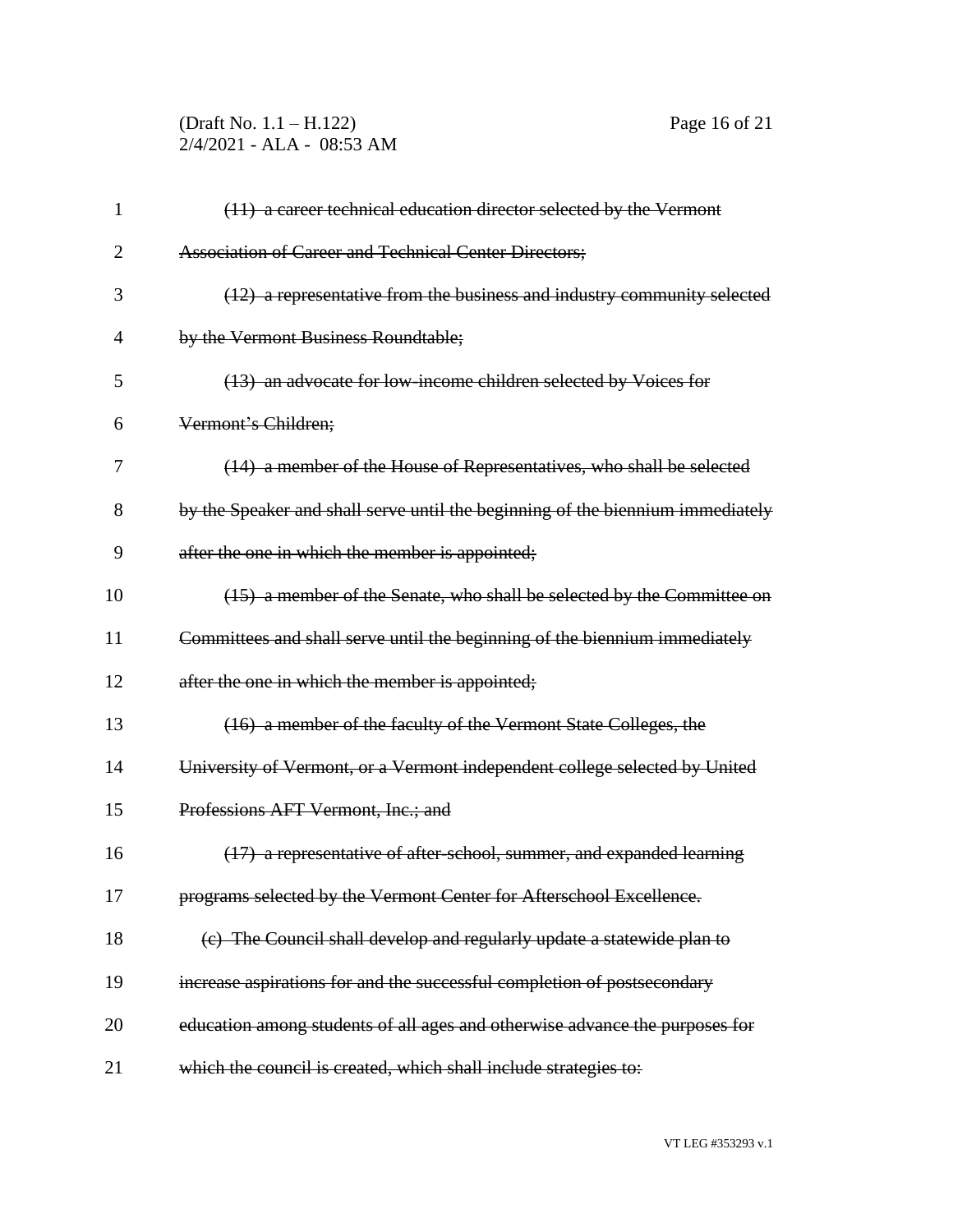### (Draft No. 1.1 – H.122) Page 17 of 21 2/4/2021 - ALA - 08:53 AM

| $\mathbf{1}$ | (1) ensure that every high school graduate in Vermont is prepared to          |
|--------------|-------------------------------------------------------------------------------|
| 2            | succeed in postsecondary education without remedial assistance;               |
| 3            | (2) increase the percentage of Vermonters who earn an associate's or          |
| 4            | higher level degree or a postsecondary certification;                         |
| 5            | (3) identify and address areas of educator preparation that could benefit     |
| 6            | from improved collaboration between the prekindergarten 12 educational        |
| 7            | system and the higher education community;                                    |
| 8            | (4) promote early career awareness and nurture postsecondary                  |
| 9            | aspirations;                                                                  |
| 10           | (5) develop programs that guarantee college admission and financial aid       |
| 11           | for low income students who successfully complete early commitment            |
| 12           | requirements;                                                                 |
| 13           | (6) enhance student engagement in secondary school, ensuring that             |
| 14           | learning opportunities are relevant, rigorous, and personalized and that all  |
| 15           | students aspire to and prepare for success in postsecondary learning          |
| 16           | opportunities;                                                                |
| 17           | (7) expand access to dual enrollment programs in order to serve students      |
| 18           | of varying interests and abilities, including those who are likely to attend  |
| 19           | college, those who are from groups that attend college at disproportionately  |
| 20           | low rates, and those who are prepared for a postsecondary curriculum prior to |
| 21           | graduation from secondary school;                                             |
|              |                                                                               |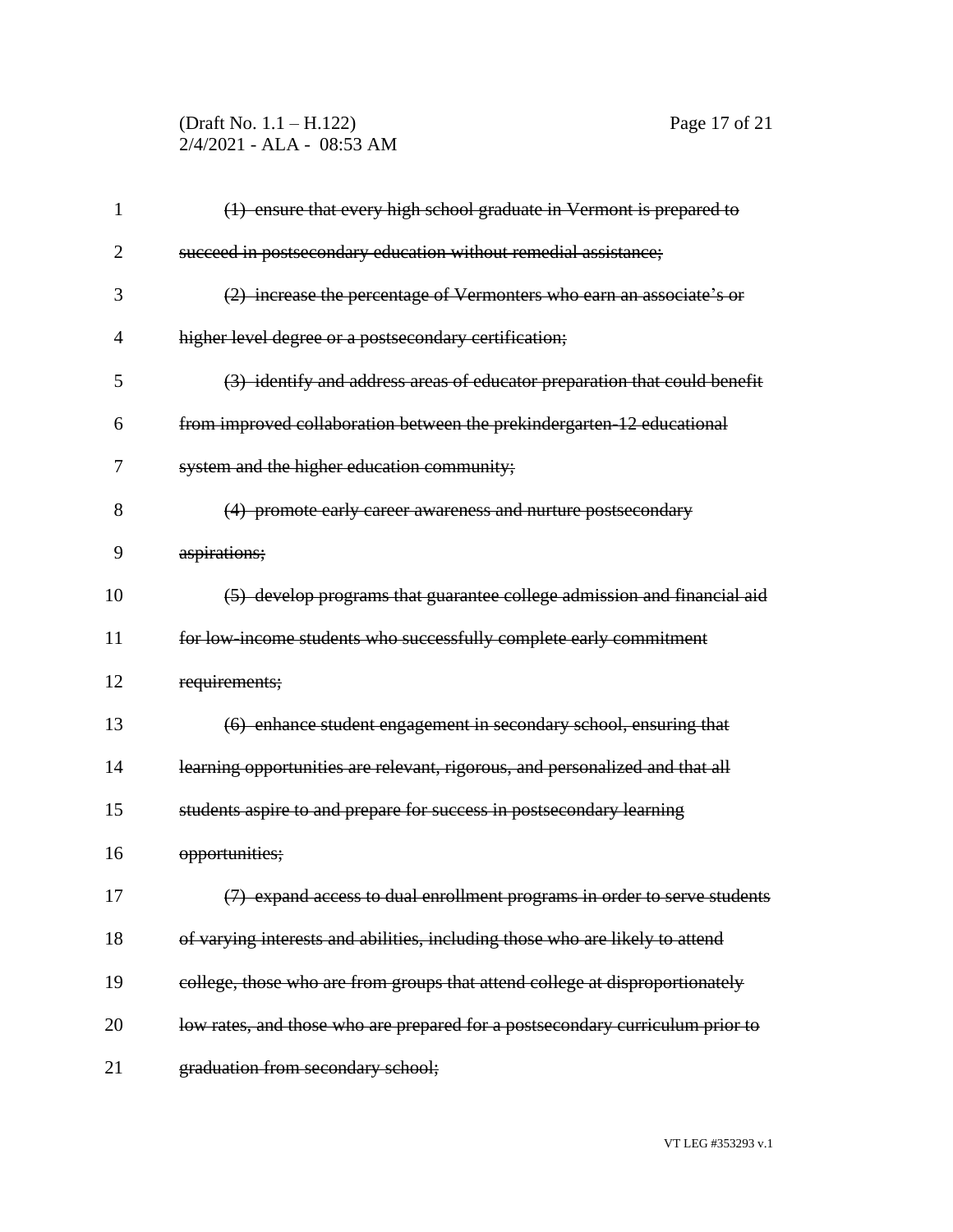# (Draft No. 1.1 – H.122) Page 18 of 21 2/4/2021 - ALA - 08:53 AM

| 1              | (8) develop proposals for statewide college and career readiness               |
|----------------|--------------------------------------------------------------------------------|
| $\overline{2}$ | standards and assessments;                                                     |
| 3              | (9) create incentives for adults to begin or continue their postsecondary      |
| 4              | education; and                                                                 |
| 5              | (10) ensure implementation of a prekindergarten 16 longitudinal data           |
| 6              | system, which it shall use to assess the success of the plan required by this  |
| 7              | subsection.                                                                    |
| 8              | (d) Together with the Secretary of Administration or the Secretary's           |
| 9              | designee, the following members of the Council shall perform any statutory or  |
| 10             | other duties required of them, including duties in connection with the Higher  |
| 11             | Education Endowment Trust Fund: the President of the University of Vermont,    |
| 12             | the Chancellor of the Vermont State Colleges, the President of the Vermont     |
| 13             | Student Assistance Corporation, the President of the Association of Vermont    |
| 14             | Independent Colleges, the representative from the business and industry        |
| 15             | community, the member of the House of Representatives, and the member of       |
| 16             | the Senate.                                                                    |
| 17             | (e) The legislative and higher education staff shall provide support to the    |
| 18             | Council as appropriate to accomplish its tasks. Primary administrative support |
| 19             | shall be provided by the Office of Legislative Operations.                     |
| 20             | (f) The Council shall annually elect one of its members to be chair.           |
| 21             | (g) The Council shall meet at least quarterly.                                 |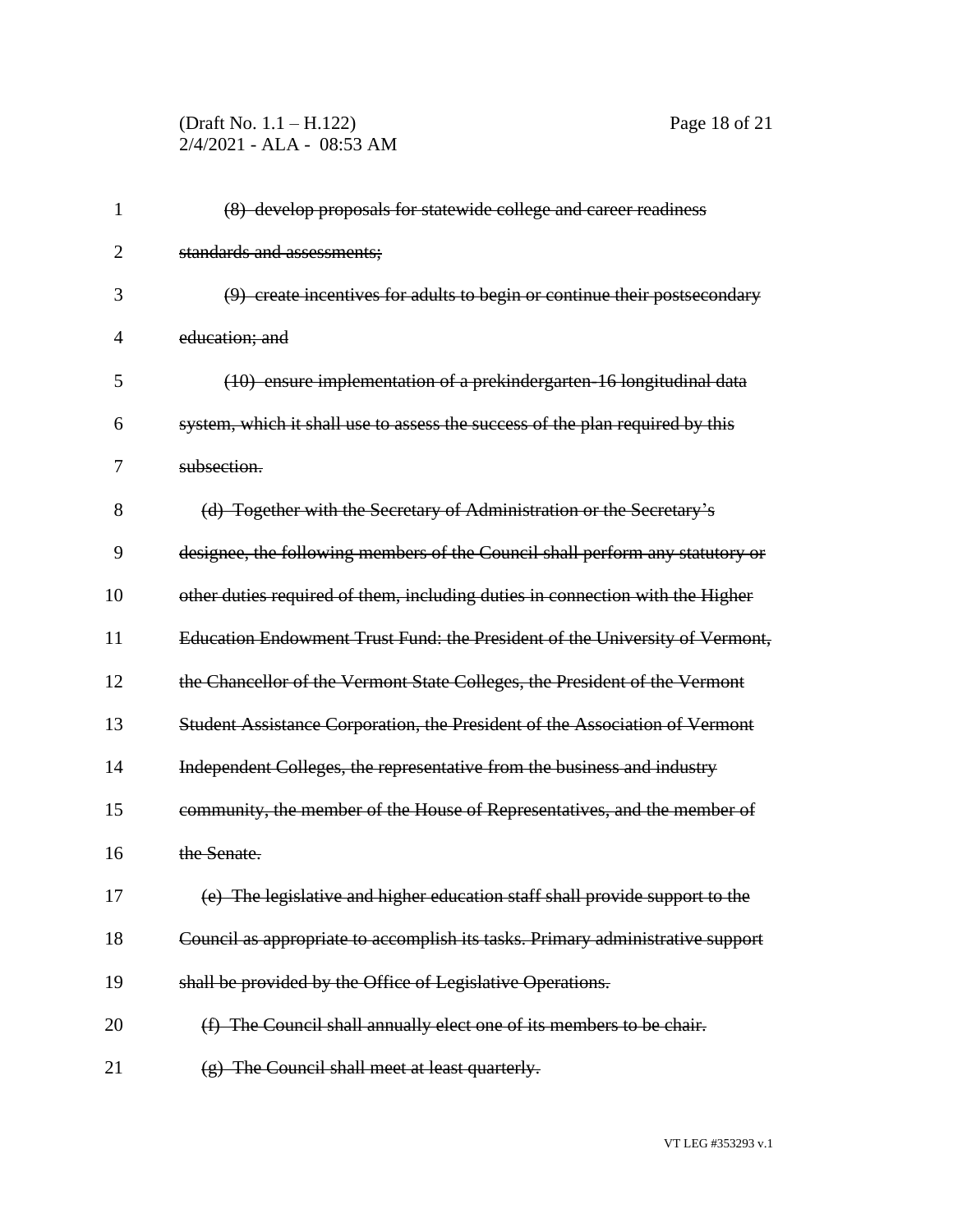(Draft No. 1.1 – H.122) Page 19 of 21 2/4/2021 - ALA - 08:53 AM

| $\mathbf{1}$   | (h) The Council shall report on its activities to the House and Senate              |
|----------------|-------------------------------------------------------------------------------------|
| $\overline{2}$ | Committees on Education and to the State Board of Education each year in            |
| 3              | January. The provisions of 2 V.S.A. § 20(d) (expiration of required reports)        |
| $\overline{4}$ | shall not apply to the report to be made under this subsection. [Repealed.]         |
| 5              | Sec. 11. 16 V.S.A. § 2885 is amended to read:                                       |
| 6              | § 2885. VERMONT HIGHER EDUCATION ENDOWMENT TRUST FUND                               |
| 7              | (a) A Vermont Higher Education Endowment Trust Fund is established in               |
| 8              | the Office of the State Treasurer to comprise the following:                        |
| 9              | * * *                                                                               |
| 10             | (b) The State Treasurer may invest the monies in the Fund.                          |
| 11             | * * *                                                                               |
| 12             | $(d)(1)$ During the first quarter of each fiscal year, the Secretary of             |
| 13             | Administration or the Secretary's designee and the individuals identified           |
| 14             | Council created in subsection $2905(d)$ (h) of this title section may authorize the |
| 15             | State Treasurer to make an amount equal to no not more than two percent of          |
| 16             | the assets available, in equal amounts, to the University of Vermont and the        |
| 17             | Vermont State Colleges for the purpose of creating or increasing a permanent        |
| 18             | endowment.                                                                          |
| 19             | * * *                                                                               |
| 20             | (e) Annually, by on or before September 30, the Treasurer shall render a            |
| 21             | financial report on the receipts, disbursements, and earnings of the Fund for the   |
|                |                                                                                     |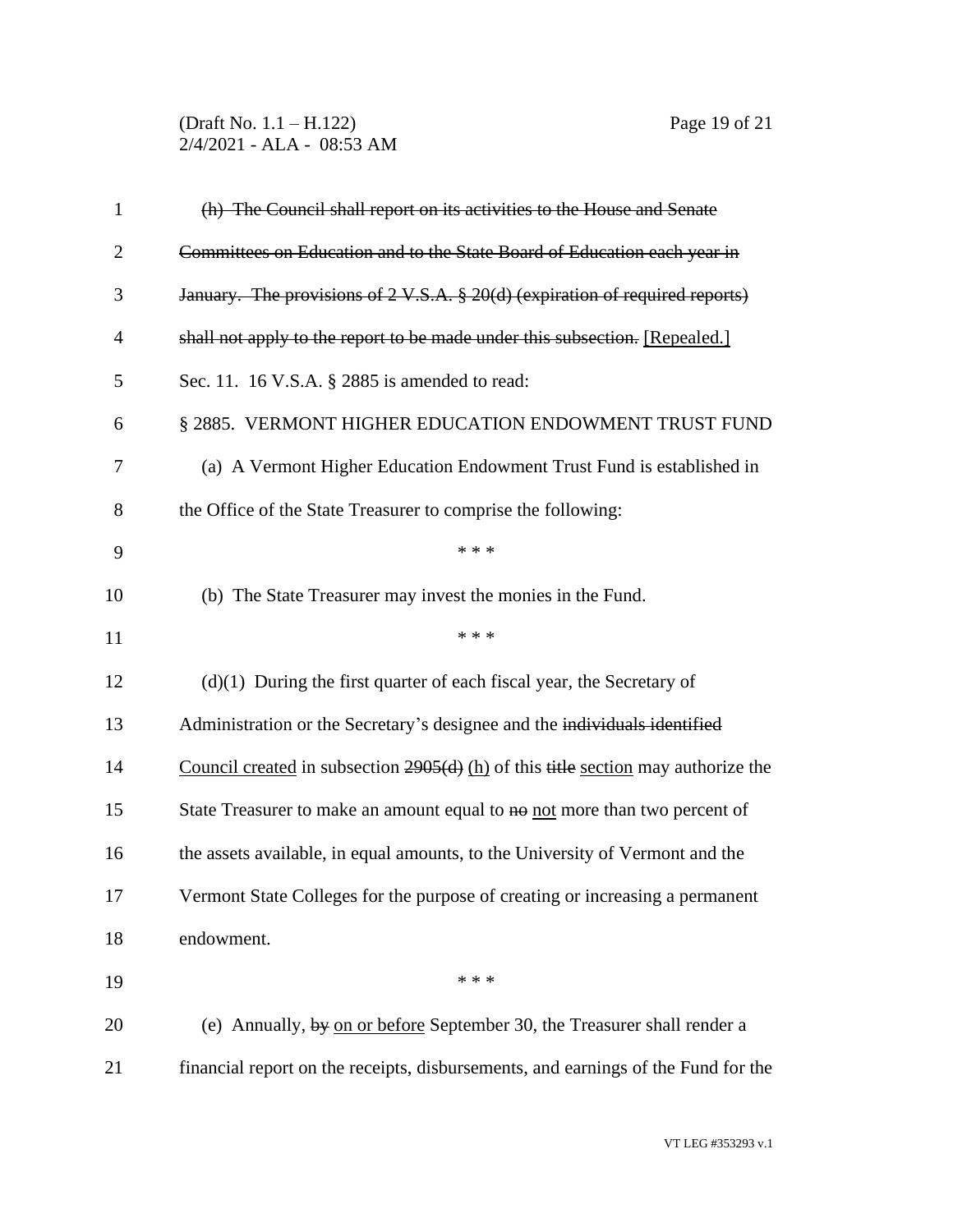## (Draft No. 1.1 – H.122) Page 20 of 21 2/4/2021 - ALA - 08:53 AM

| $\mathbf{1}$   | preceding fiscal year to the Secretary of Administration and the individuals        |
|----------------|-------------------------------------------------------------------------------------|
| $\overline{2}$ | identified Council created in subsection $2905(d)$ (h) of this title section.       |
| 3              | (f) All balances in the Fund at the end of any fiscal year shall be carried         |
| $\overline{4}$ | forward and used only for the purposes set forth in this section. Earnings of       |
| 5              | the Fund that are not withdrawn pursuant to this section shall remain in the        |
| 6              | Fund.                                                                               |
| 7              | (g) The University of Vermont, the Vermont State Colleges, and the                  |
| 8              | Vermont Student Assistance Corporation shall review expenditures made from          |
| 9              | the Fund and evaluate the impact of the expenditures on higher education in         |
| 10             | Vermont, and report this information to the House and Senate Committees on          |
| 11             | Education each year in January.                                                     |
| 12             | (h) There is created the Vermont Higher Education Endowment Trust Fund              |
| 13             | Council to perform the duties set forth in subsections (d) and (e) of this section. |
| 14             | The Council shall be attached to the Office of Treasurer for administration         |
| 15             | purposes and shall be composed of the following members:                            |
| 16             | (1) the President of the University of Vermont;                                     |
| 17             | (2) the Chancellor of the Vermont State Colleges;                                   |
| 18             | (3) the President of the Vermont Student Assistance Corporation;                    |
| 19             | (4) the President of the Association of Vermont Independent Colleges;               |
| 20             | (5) a representative from the business and industry community, selected             |
| 21             | by the Vermont Business Roundtable;                                                 |